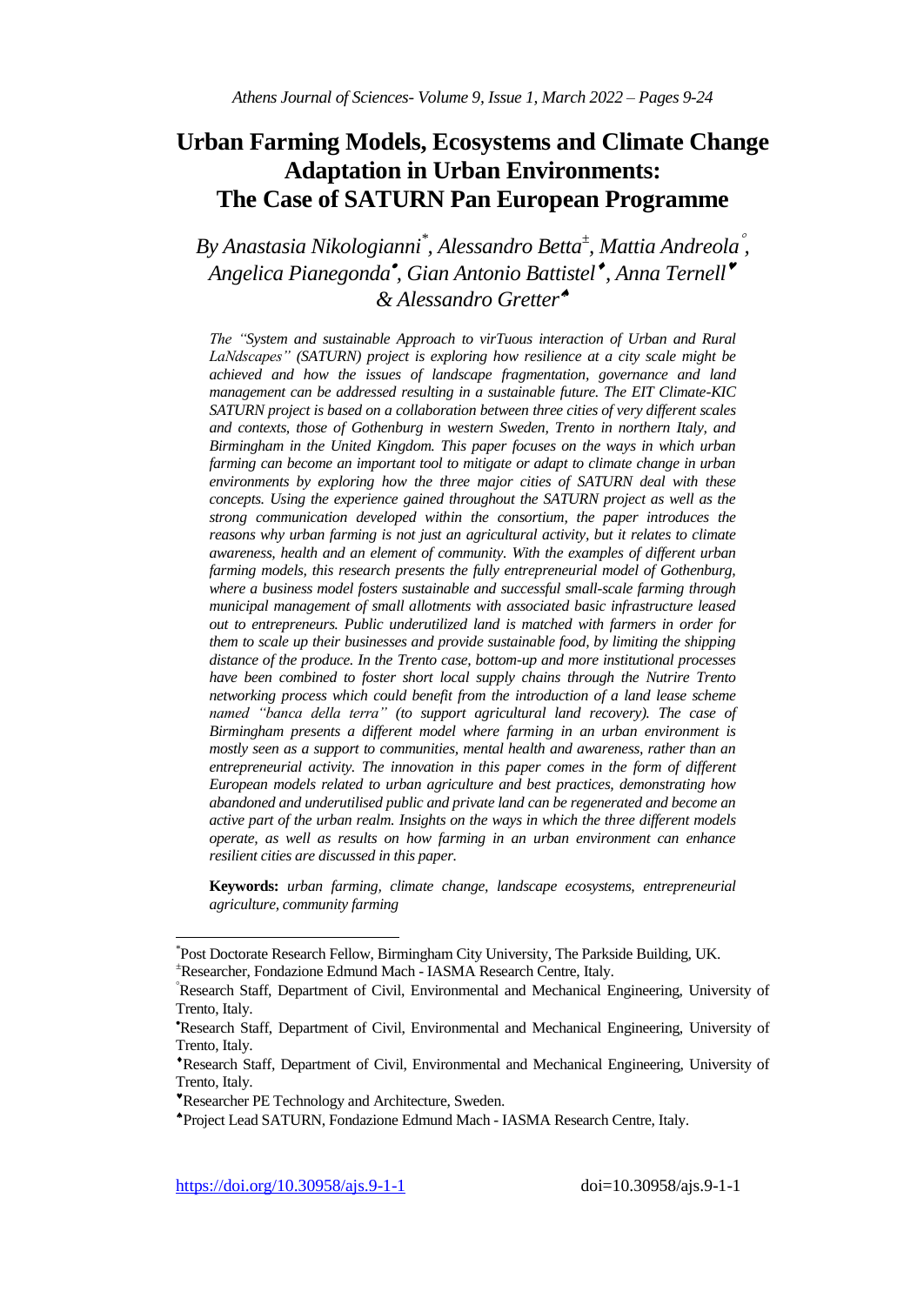### **Introduction**

This paper explores a series of urban farming models to examine the ways in which such initiatives can provide effective solutions on climate mitigation and adaptation in urban environments. It is based on methodologies developed at the pan-European project EIT Climate-KIC SATURN (SATURN), testing and evaluating landscape challenges and how these can be addressed through alternative governance and stakeholder engagement. The SATURN project aims to create supportive frameworks and design tools to support cities and regions address the landscape fragmentation they experience, while they explore innovative ideas to future proof their cities. The aim of this paper is to present and discuss one of the pillars of the broader SATURN project, the urban farming/food growing component and explore how urban farming can be beneficial to the fight against a changing climate. The examples of three different urban farming models established and tested in Gothenburg (Sweden), Trento (Italy) and Birmingham (UK) demonstrate how food growing initiatives can be beneficial to the local and broader community. The models discussed by this paper explore different methods based on each country's geographical and cultural characteristics, with the purpose to exchange knowledge and result in best practices and lessons learned for farming within cities or peri-urban areas.

Farming and food growing in urban and peri-urban areas have faced several challenges, especially with the expansion of cities, urbanisation and the mass expansion of agriculture to be able to respond to the great demand for food as well as transportation across the globe. However, what this paper suggests is that, if we are to successfully address the climate crisis, urban farming needs to play a role on how cities are growing their food, at least for a part of the necessary consumption. It is known that cities are increasingly interested in new initiatives, in relation to the climate crisis, constantly experimenting with pioneering schemes and ideas (von Wirth et al. 2019) therefore SATURN's models on alternative urban farming schemes are proven rather relevant. Soulard et al. (2018) suggest that urban agriculture has been an integral part of the society for centuries, either in the form of "gardens, huertas, oases" or else, but urban expansion absorbs agricultural and natural terrains. Although it still exists, urban agriculture is now facing a sharp decline as urban developments grow and agricultural modernization continues. According to Soulard et al. (2018), part of the issue is that farming businesses in peri-urban areas that were targeting national markets and exportations, are now within the jurisdiction of urban policies, a fact that plays a major role in the way in which farms can operate. In addition, Januszkiewicz and Jarmusz (2017) state that "the food security problem is far more complex than solely undernourishment or even malnutrition. Understanding the interrelation, scientists are developing sensitive agro-ecosystems and architects are envisioning new kinds of spatial structures for them". Based on such evidence, the SATURN project suggests that specific innovative models need to be designed to establish synergies between agriculture, urban farming and the city, aiming to address food growing in urban environments. The focus of this paper is on the creation of such innovative models as well as how these can be applied spatially at a city or regional level.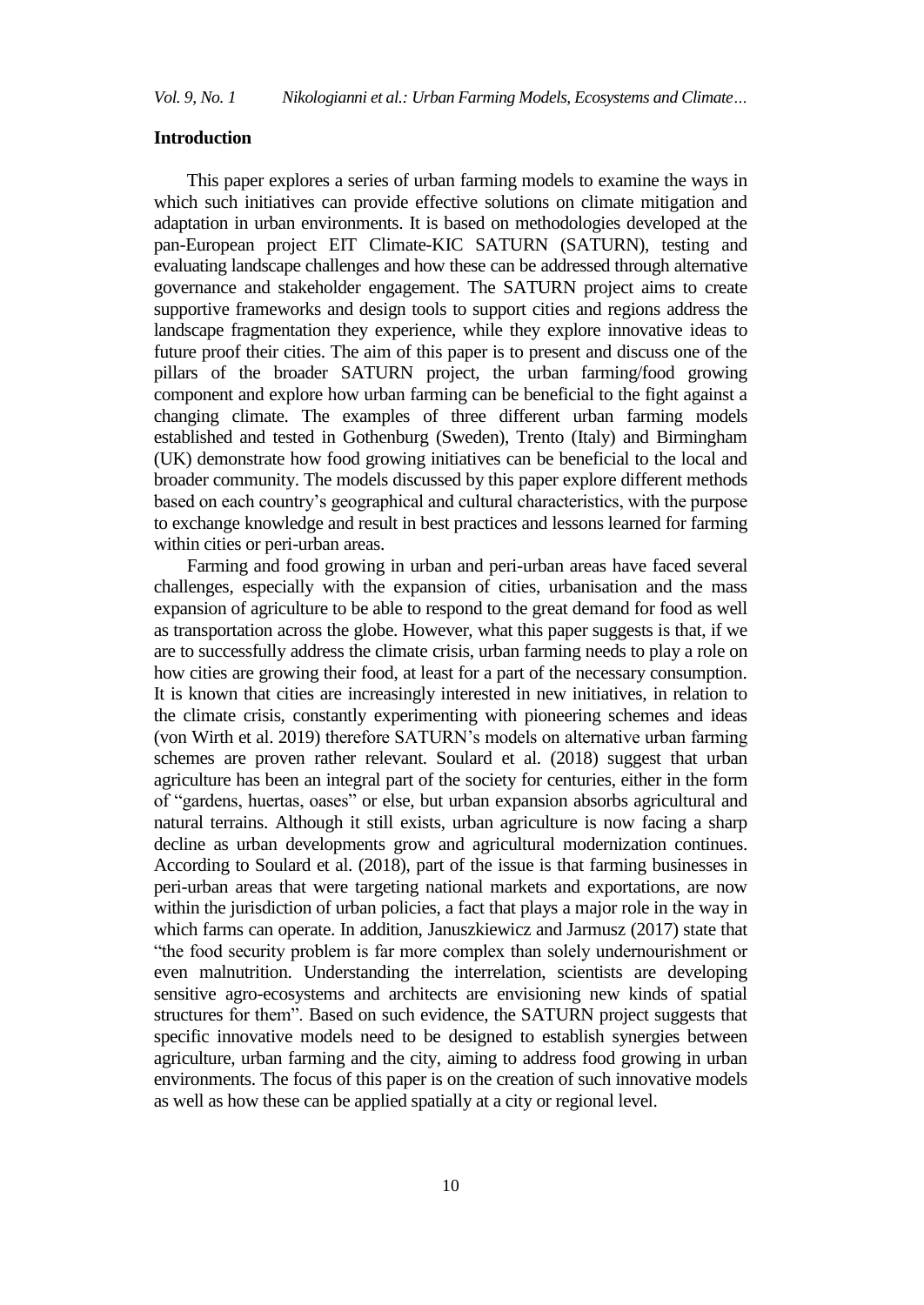### *Athens Journal of Sciences March 2022*

Using three pioneering urban farming schemes that have identified either entrepreneurial or social and mental health benefits (Gothenburg, Trento, Birmingham), this paper discusses the various techniques developed around urban farming and underutilized land with the aim to build a sustainable future. The paper suggests that all different models are valuable depending on the goals and challenges each area is facing. The frameworks developed by this project are being tested with the aim to result in an adaptable model that can be transformed and used across different cities and countries.

## **Key Concepts on Urban Farming, Ecosystems and Climate Change**

The climate crisis and the change of the environment is now apparent (IPCC 2018), however the impact on ecosystems, vegetation and living organisms is constantly being examined. According to the UN-Habitat, cities are responsible for 50-60% of the global  $CO<sub>2</sub>$  emissions and about 75% of the global primary energy with buildings and transport as major contributors (Mousa et al. 2020). Considering that projections indicate that approximately 70% of the global population will live in cities by 2050 (UN DESA 2018), we ought to think how urban centres are impacting on the environment and what the solutions we have in our hands to accommodate a more sustainable living are. The growth of the urban population will further increase the demand for basic goods such as food products. Consequently, the environmental footprint of food consumption in cities is expected to increase significantly (Pradhan et al. 2020) and therefore a more sustainable food growing chain seems apparent. Examples of sustainable food systems have started to emerge. The C40 Food Systems Network, the Urban Food Policy Pact of Milan as well as Madrid's Food Strategy explore agriculture in urban while aiming at healthy and sustainable cities. Even though we do not have fully developed models and many cities are looking at further opportunities there is a momentum being built and therefore the scope of this paper is considered rather relevant.

Ecosystem is a group of living organisms that interact with each other in a specific environment. The term is often used for natural ecosystems, but it is also common to use it for a complex network or interconnected system, such as the entrepreneurial ecosystem of a city or the regional ecosystem of an area. Whatever the definition, climate crises have a major impact on the ecosystems and as Jennings and Harris (2017) state, "climate change alters the vegetation composition and functioning of ecosystems". Vegetation is a major part of any natural, but also urban ecosystem and any alteration to its composition, due to environmental and climate changes, results in possible threats of this ecosystem. Knowledge around the various climate challenges of an area is considered important for setting priorities for its conservation and restoration (Jennings and Harris 2017). Food growing is part of terrestrial ecosystems and therefore this study recognizes that any impact from climate change will create several challenges to its habitat and any activities taking place in the area. Intensive agriculture contributes to a great share of the biodiversity's loss (Bocchi 2020) and the food growing process has to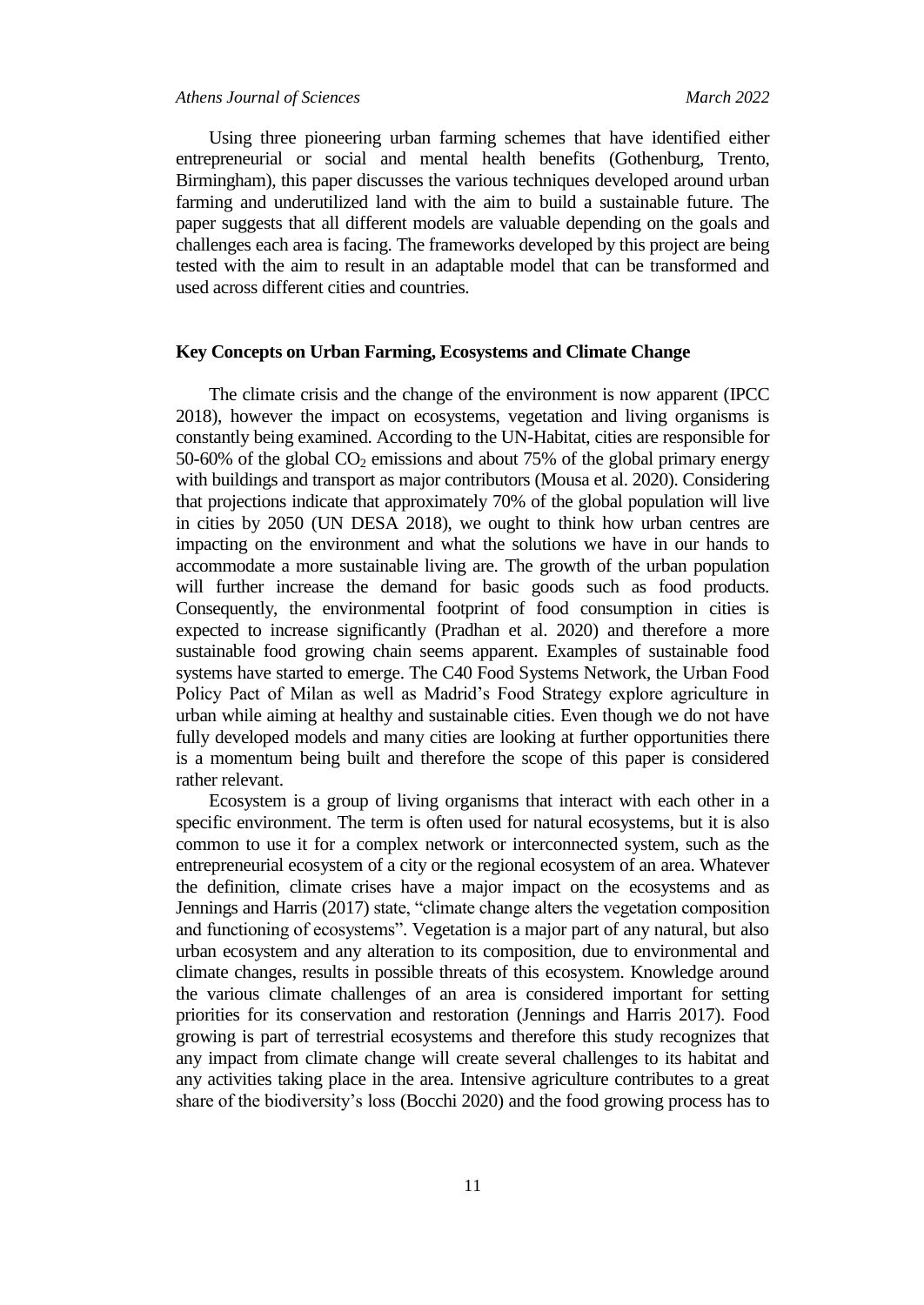be considered in its key role of affecting climate change and societal habits. Agricultural activities are responsible for 10.3% of GHG emissions in Europe, while the food sector contributes 18% of households' GHG emissions (European Commission 2020a). The livestock sector is responsible for 18% of the global Greenhouse Gas emissions (GHG) (Steinfeld et al. 2006) and 75% of the lost biodiversity (Bocchi 2020). As Jennings and Harris (2017) mention, the planet is experiencing a significant amount of climatic flux and changes and therefore, it is important to find ways to predict and protect future vegetation in order for our ecosystems to adapt to the environmental challenges.

This study agrees that the impact of climate change on our landscapes, either urban or rural, is very significant and even though it is now recognised from the broad scientific community, there is still a long way to go to create fully sustainable cities. It was more than a decade ago when Opdam et al. (2009) mentioned "we can be sure of profound effects on ecological processes in and functioning of landscapes. The impact of climate change will affect all types of land use, ecosystem services, as well as the behaviour of humans". All these seem now apparent, but we are still not entirely sure of the various catastrophic events (wildfires, flooding, hurricanes) that will appear in the future, as we were not expecting a global pandemic (COVID-19). Even though we cannot predict the future environmental catastrophes and their exact timing, it is obvious that they have become more intense and common over the recent years, a fact that has made scientists, decision makers and the public to re-think their way of living. As Grimm et al. (2008) mention, urbanisation is considered a key driver of pollution and climate change, resulting in the alteration of both biotic and abiotic ecosystems either these are in urban or rural areas. With such scientific facts in our knowledge, this study agrees that a resilient and sustainable response to land change must be tackled at local, regional and global scales. The variations of ecosystems at a regional scale are based on different combinations of vegetation, climate and geomorphology (Grimm et al. 2008), and therefore SATURN's approach to examine and test different land use initiatives across Europe seems a valid step to address climate challenges across all scales.

The various changes of the current climate are also affecting the landscape patterns and their processes, and therefore one of the core responsibilities of landscape and ecology professions is to understand how such relationships are manifested across spatial and temporal scales (Opdam et al. 2009). Especially in urban environments, climatic conditions are being greatly affected as a result of the dense construction and population, creating a microclimate which often results in "lighter winds, less humidity, more or fewer rainstorms compared to surrounding rural areas" (Grimm et al. 2008). So, what does this mean for urban farming, and how can we be sure such conditions are suitable for food production? Soulard et al. (2018) agree that the urban agricultural and farming environment is a diverse ecosystem with various dynamics and multidisciplinary elements. Despite the fact that agro-ecosystems face major global issues and they are on decline, different forms of peri-urban agriculture still evolve (Soulard et al. 2018). As pointed out by experts and agreed by this paper, urban farming and peri-urban agriculture demonstrate the capacity to resist to environmental challenges, however issues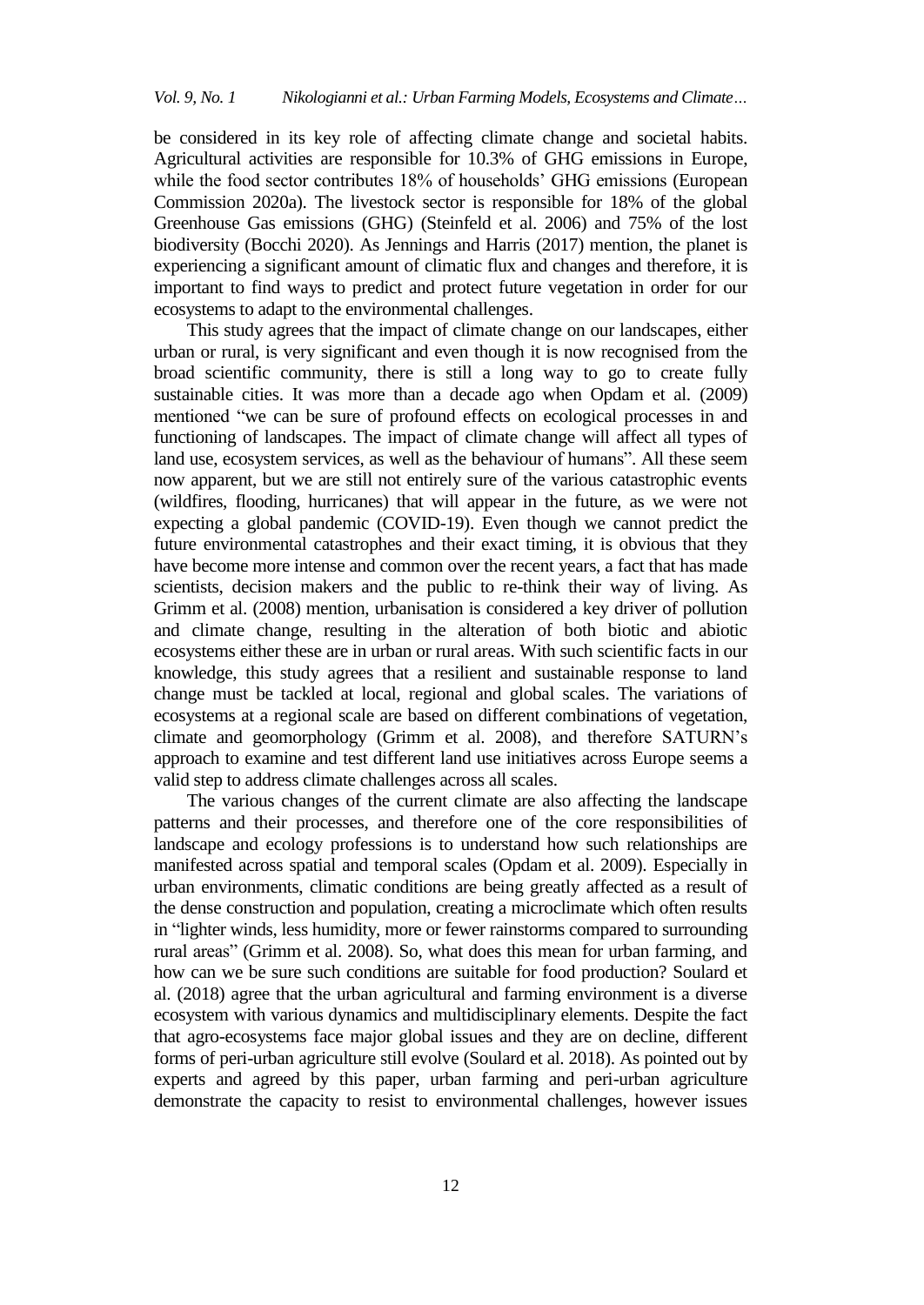such as food security, water scarcity and the conservation of ecosystem diversity need to be addressed (Soulard et al. 2018) if cities and regions are to adapt and mitigate to climate change. The SATURN project is based on these positive indicators, aiming to test and evaluate how urban and peri-urban farming can support the creation of sustainable cities and regions. As Soulard et al. (2018) point out "urbanization heightens agricultural diversity. The disruptions and opportunities created by the pressures of urban growth encourage the development of hybrid agro-ecosystems that adapt to the specific urban conditions or conserve more classical forms". Together with Opdam et al. (2009) point that "landscape change should be acceptable to local stakeholders and politicians", SATURN's approach on involving decision makers and local actors in the establishment of an urban farming model is of great significance.

There is evidence that urban agriculture is of great significance for global food security and that can allow cities to expand while producing clean food and preserve ecological balance of their ecosystems (Mousa et al. 2020). As Li et al. (2020) suggest, "the increasing population and continuous urbanization make food security prominent in sustainable development. It is important to develop economic and resource-efficient farming to meet food demand". Similar to what this paper explores, Li continues stating that in urban and regional land use there are no "onesize fits all" solutions, but to achieve sustainable agricultural production, decisionmakers and farmers need to develop site specific strategies (Li et al. 2020). In spatial and landscape strategies, site specific models are of great importance as they allow for the bespoke development of agricultural models based on each area's policies, topography and cultural characteristics. Using this evidence, this paper examines three different urban farming models, focusing on the steps required to enhance adaptation and mitigation and how these affect governance, farmers, scientists and other relevant organizations. The importance of this study is justified by Mousa et al. (2020) who explain that "integrating urban farms into the city fabric has many economic, social and environmental benefits. It offers clean food, while improving air quality resulting from carbon emissions and air pollution mitigation" (Mousa et al. 2020). In addition to the pioneering farming models presented below, the broader SATURN project is creating a holistic visioning approach (Nikologianni et al. 2020) to support the establishment of new models and sustainable designs within cities and regions. This approach comes in alignment with Januszkiewicz and Jarmusz's (2017) indication that "to successfully migrate food production from extensive rural areas to dense environments of city centres, a new holistic approach, integrating knowledge and advances of multiple fields of science, has to develop". For this to happen, a cross-silo and multidisciplinary approach, that will allow designers, urban planners, engineers and decision makers to redefine contemporary design processes, is needed.

## **Methodology**

This paper's methodology is based on close examination of urban agriculture and farming models across Europe aiming to examine, test and evaluate the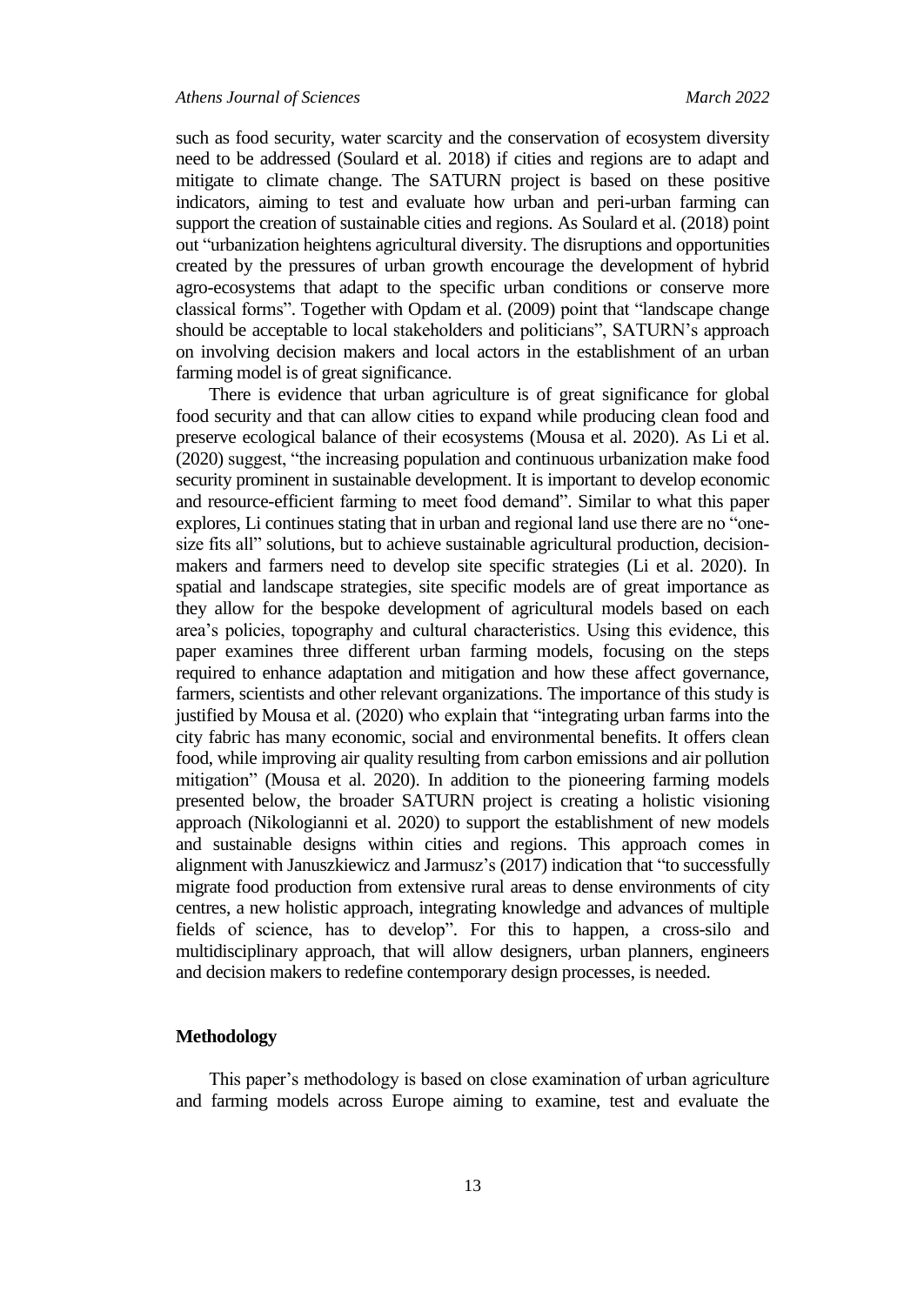significance of urban agriculture in food production as well as the possibility for it to become an important aid to sustainable urban development.

SATURN is a pan European project exploring how the issues of landscape fragmentation, governance and land management can be addressed in relation to city resilience. The project requires a minimum of three European countries that are co-funded by the European Institute of Innovation and Technology (EIT) (Nikologianni et al. 2020). The three countries involved Italy (IT), the United Kingdom (UK), and Sweden (SW) formed a consortium and were awarded funds in 2018. The successful team that forms the consortium represents southern, western and northern Europe. SATURN is co-funded by EIT and Climate-KIC, as well as the cities and institutions forming the consortium from November 2018 to December 2021 (Consortium 2019). The broader project's aim is to develop frameworks to support resolving the issues of landscape governance and fragmentation in relation to the climate crisis. To undertake this work, SATURN focuses on the relationships among cities, food growing, and the rural landscape through the development of case studies at each hub. Each partner-city absorbs this new knowledge into their local governance structures. The real-life case studies have distinctly different physical, social, economic, and cultural conditions within a varied range of existing spatial aspirations and contexts. A stakeholder mapping and engagement process is developed through workshops, field visits, and extensive communications, including regular meetings across the consortium.

This paper examines three models developed at the core hubs of SATURN, Sweden, Italy and the UK focusing on the generation of new knowledge and innovative techniques to support food production in a sustainable manner within cities. The entrepreneurial model of Gothenburg (Sweden), the networking process and land lease scheme of Trento (Italy) and the community focused model of Birmingham (UK) are being examined.

The methodology includes the continuous research and development of these pioneering models during SATURN's duration, the processes followed, and the new knowledge generated in relation to the city scale and climate adaptation/ mitigation techniques. Continuous engagement with the stakeholders responsible for the development of the urban farming models, their training as well as the collection of results and future steps are part of the methodological process together with training and expert support on sustainability and entrepreneurial models. The use of the public underutilized land model developed in Gothenburg as well as the land lease model of Trento both aim to provide support to farmers to scale up their businesses, but also to cities to improve their land use considering natural resources and future resilience. The case of Birmingham presents a different model where farming in an urban environment is mostly seen as a support to communities, mental health and awareness, rather than a sole entrepreneurial activity. The methods used in this paper include observations, evaluation of the three models in relation to their aims, their location as well as the policies in place in each country. Results indicated that urban farming models are of important value, can be much more environmentally friendly and community oriented and they offer an alternative solution to intensive agriculture.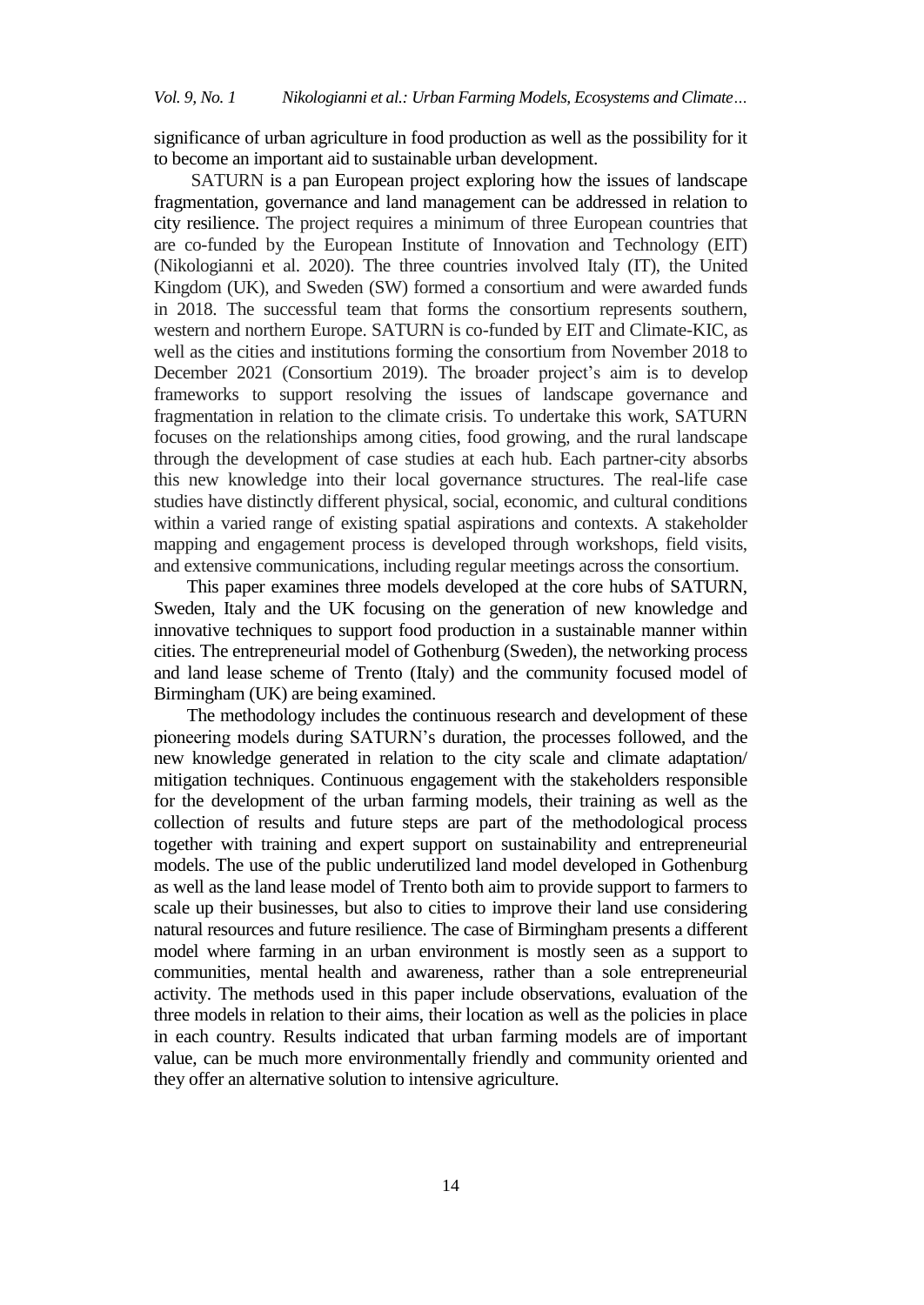The data collected for this paper is based on the processes followed for the urban farming models, meetings and policy roundtables with decision makers, observations as well as workshops with the management team of each model. Data were collected and analysed through content analysis.

# **Urban Farming Models**

This section will present three different farming and growing models, selected as case studies during the SATURN project in order to explore how growing can be regenerated in urban environments. Each scheme has demonstrated its own best practices and challenges, depending on the area and policy in place. The three models tackle the broader concept of farming in urban centres, how this contributes to social cohesion as well as the practical side of farming in cities and peri urban centres.

### *The Farm to Table Region - The Case of Gothenburg*

The city of Gothenburg with support from nearby regions has created a unique entrepreneurial model of farming. The aim is to increase urban food production and further green entrepreneurship in and around the city centre in order to identify land use models and strategies for reconnecting cities to their surrounding areas. There is a lot of underutilized land and abandoned buildings in the area of Gothenburg, so the objective is to create a region known for its effective and flexible entrepreneurial system, facilitating small scale commercial vegetable production in the peri urban areas. The Gothenburg model consists of four different pilot actions connected to the enhancement of urban agriculture, redevelopment of abandoned sites, and education of young generations. The challenge is to increase job creation and new farming business models, to increase food security, to improve eco-system services accounting and natural solutions for the climate risk management. The indirect impact is better social inclusion by the participation generation, the better understanding of the geographical identity and revaluation of the urban hinterland. The actions aiming to build a legacy of "Farm to Table Region" for Gothenburg consist of four initiatives dealing with urban farming and entrepreneurship. These are the Model farm, test sites (Angered, Skogome), Farming Incubator and mapping of underutilised land (LAB190).

The Model Farm is developed in cooperation with the City of Gothenburg and the Region Västra Götaland; is a highly productive small-scale farm unit, providing food for schools and elderly care and education at Angereds Gård in peri-urban Gothenburg. The main objective of this activity is to create and demonstrate a successful business model behind a sustainable and small-scale farming enterprise run within a municipality. It serves as a driver for the integration of regenerative farming practices in the continuous evolution of urban and rural multifunctional landscapes. Among the activities of the Model Farm are the creation of a model farm handbook supporting existing and new farmers, webinars and training, study visits to act as educational and awareness for decision makers as well as data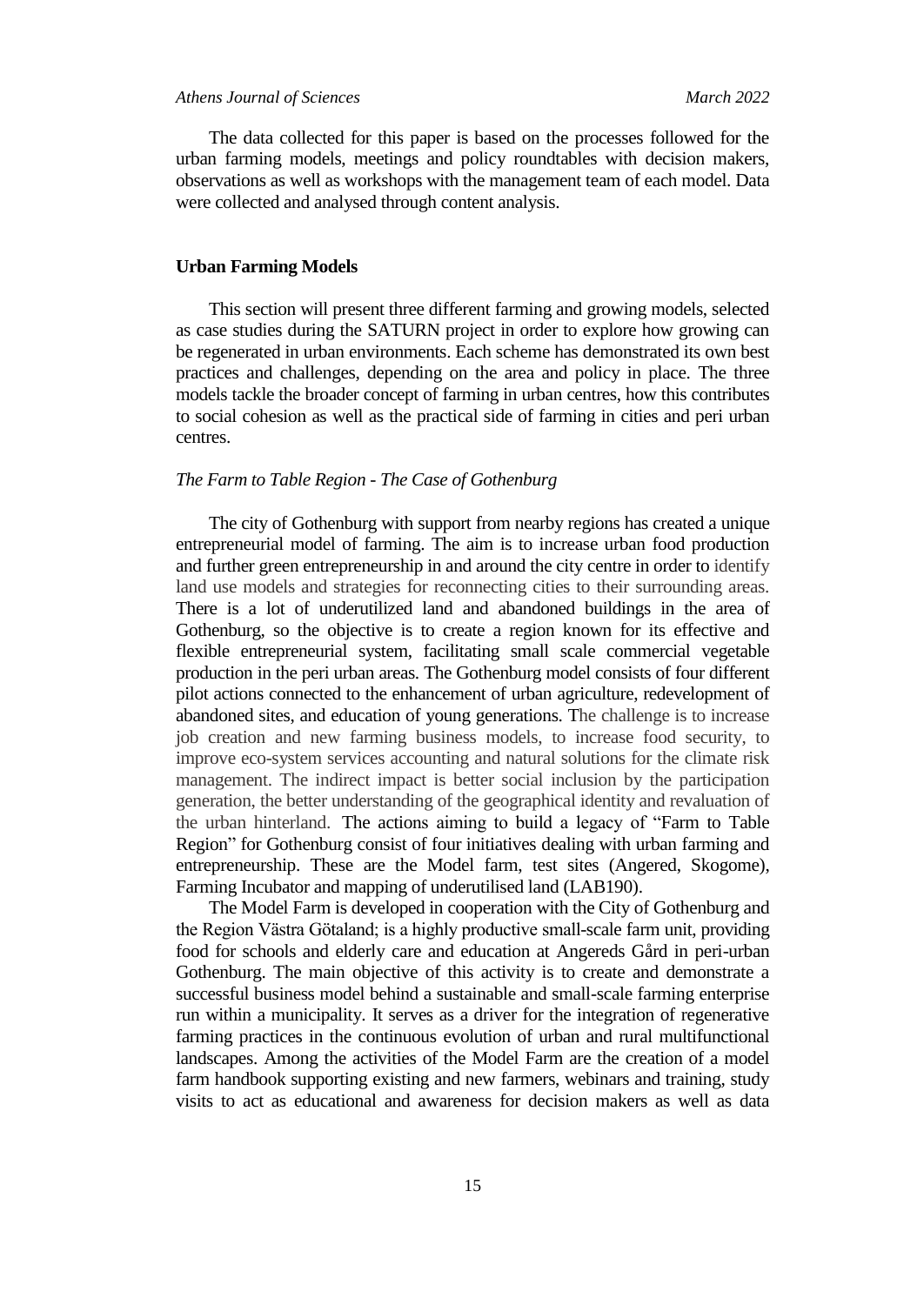collection on farming practices such as quantity and quality of crops, costs and income calculations for a small scale farm unit. The scheme has been very successful within the community allowing for networking opportunities for young farmers but also acting as an advocate of what can be achieved in a city environment with limited space and resources. The Model Farm has 40 vegetable beds in total, adding up to a total growing area of 600 square meters. It aims to produce around 3,000 kg of vegetables during the cultivation season, which equals to 20-25 thousand servings of vegetables in the receiving kitchens. Students are also invited to practice in this market gardening initiative and during the last season (2021) two classes were invited at five occasions.

The Farmers Incubator (in Stadsbruk) is a programme for new small-scale green farming entrepreneurs in urban and peri-urban areas of Gothenburg with the aim to train and increase the number of ecological farmers committed to sustainable land management. The objective is to increase the number of local/ecological farmers in Swedish cities through "agripreneurship" training (agricultural entrepreneurship) and with a strong collaboration with the Gothenburg municipality which offers access to underutilised or abandoned public land. The incubator gathers, creates, tests and shares successful business models relevant to farmers providing knowledge and training on how businesses operate in this field. A winter training programme has been in place with capacity of around 10 new entrepreneurs every year. Run for the second consecutive year, the programme's initial results demonstrate that the creation of a farming-oriented network, the opportunity to further training and thematic workshops have been beneficial to the farmers of the region. While new and existing farmers receive training on entrepreneurial and agriculture, the city of Gothenburg has the opportunity to collect feedback and evaluate its land matchmaking process. Overall, the Farmers Incubator has been a successful outcome of the SATURN project and the city is intending to continue even after the duration of the European programme. It is believed that the scheme will support the boost in the number of farmers and help regenerate the underutilized land of the city, resulting in a positive environmental impact in the area, such as the local food production, reduced transport and packaging emissions.

The LAB190 is strongly related with the recovering of underutilized farmland and enhancing generational change. Creating a model for match-making new green entrepreneurs with underutilised farmland in the urban hinterland has been one of the highlights of the Urban Farming Model of Gothenburg. This initiative has got the interest of various other European cities and regions, but it has also acted as a great way to regenerate and relive the abandoned spaces of the city. The objective is to develop a method for mapping available land and its future potentials. The mapping exercise aims to become a valuable interface for municipalities and private landowners, to make land available to new entrepreneurs within the green sector. Being a collaborative initiative between four municipalities (Gothenburg, Lerum, Alingsås and Essunga), LAB190 has great potential for scaling up across other cities in Sweden as well as European countries. Several capacity building and dissemination activities (webinars, food-led events)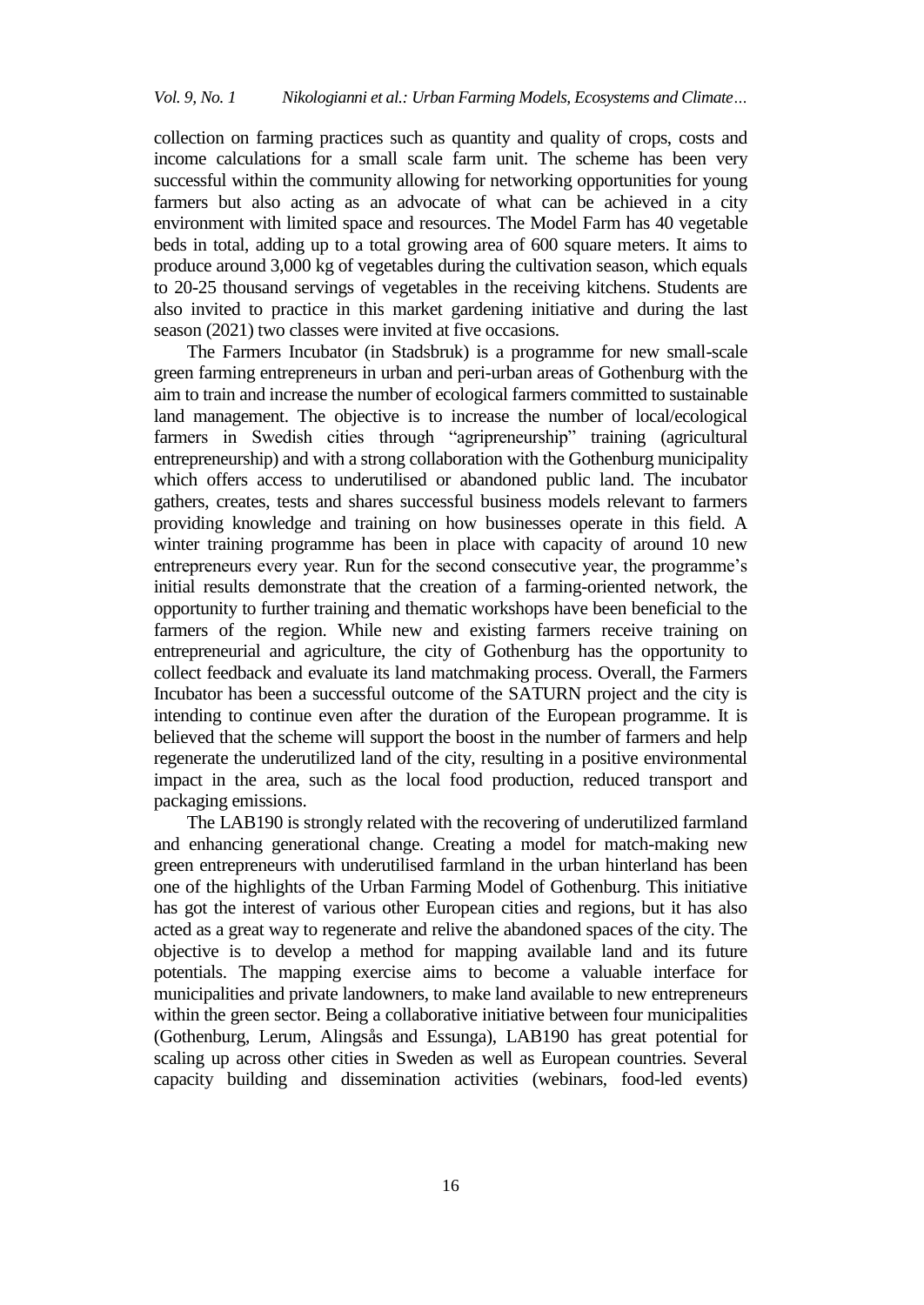supported by the city of Gothenburg have allowed for exchange of knowledge and the creation of a common land use vision between the cities involved.

The "Angered and Skogome" pilot case aims to recover peri-urban plots by supporting people in establishing innovative business models. The objective has been to facilitate small scale commercial vegetable production in the peri urban areas while establishing a broader urban farming scheme through the Model Farm, the Incubator and LAB190. The selected test sites of Angered and Skogome were chosen to increase urban food production and boost green entrepreneurship in and around the city centre of Gothenburg. Several activities, such as farmers roundtables, stakeholder assessment meetings and the production of a guide on testbeds, have been generated after the initial launch of the scheme demonstrating the positive outcomes of this pilot across the city. The initiative has now been expanded into creating a "test farm" to act as a community farm that will engage with multiple stakeholders in the area. The project has welcomed 6 new urban farmers to the testbeds in Angered and Skogome and with this, a total of 34 farmers are established on both testbeds, many of which have already registered their companies and began delivering to local customers. The majority of sales are still done through the so-called "REKO-rings" which is a popular system in the region, currently involving close to 300,000 customers across the Nordic countries. REKO-rings provide a way for producers of locally grown produce and customers to develop a relationship as well as providing a practical sales channel for growers. Operating through closed Facebook groups, customers order in advance and gather pre-packed bags at convenient locations, typically once a week. There has also been a slight growth in direct sales from the farms. Some farmers also deliver to restaurants in the Gothenburg area.

Through four different actions the Gothenburg model demonstrates that a successful urban farming scheme in dense areas is feasible, resulting in several benefits for the municipality, the farmers and the public. The green space will regenerate the area and provide a healthier and greener city, while the local food production and consumption will mitigate the carbon emissions in the area produced by transport and shipping.

# *Networking for a Community-Based Recovery of Land and Practices - The Case of Trentino*

The territorial and socio-economic conditions of the Trentino province located in the middle of the Italian Alps contribute to make it a pretty peculiar case. There is a strong industrialized farming sector focused mostly on growing apples and vineyards yet based on a large number of small landowners who are part of the network of territorial cooperatives. This particular situation is not exempt from challenges or negative sides which is at the base of the decision of local administration and stakeholders to develop both a tool named "banca della terra earth bank" and the Nutrire Trento network. The two tools have fairly different backgrounds, with the earth bank being an institutional tool developed by the local government (in accordance with national regulations), while Nutrire Trento and its follow-up, CSA "Naturalmente in Trentino", is generated by a bottom-up process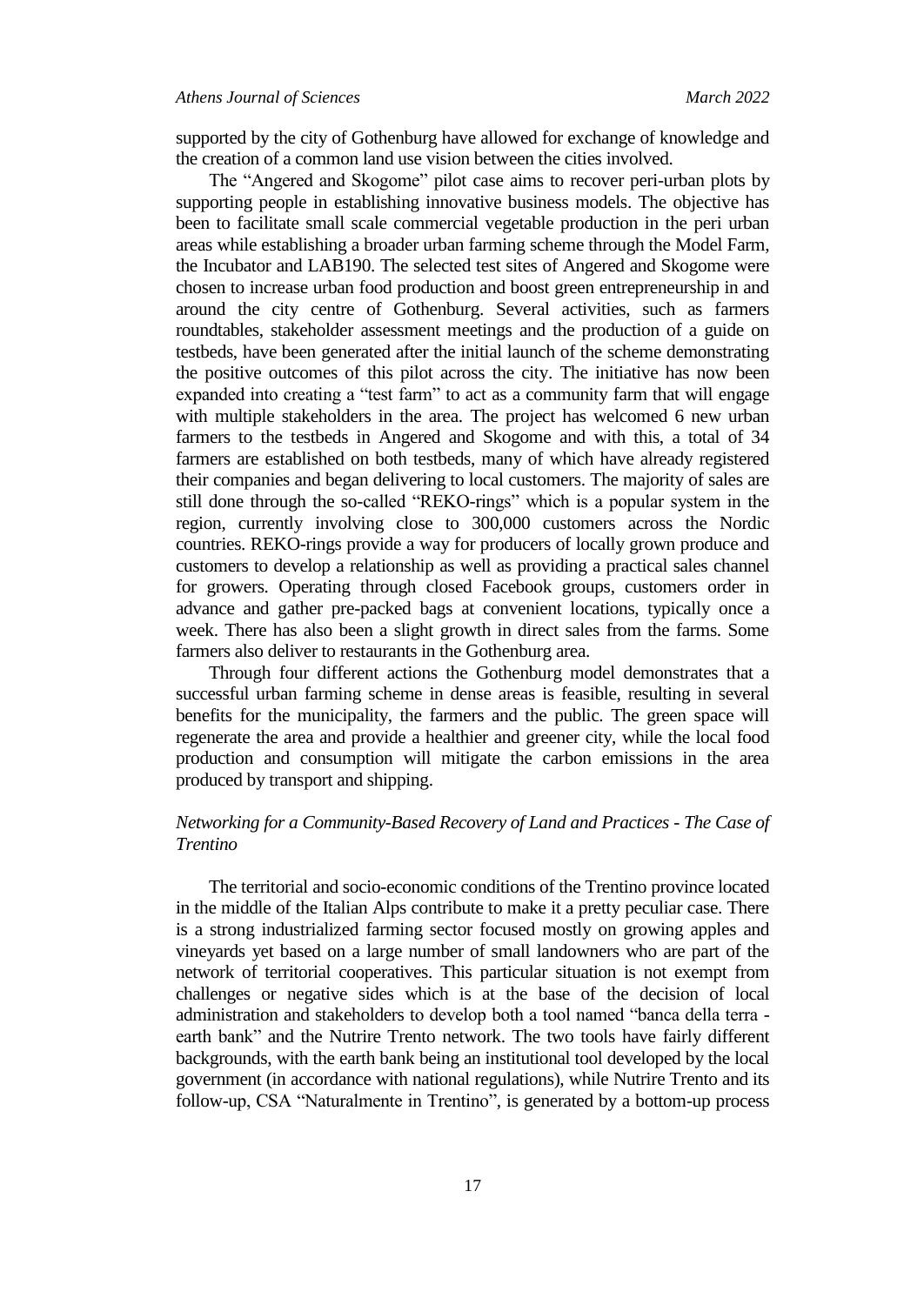coordinated by researchers of the University of Trento. The purpose of the Bank of the Earth is to link the processes of abandonment and non-cultivation with facilitating the access to plots of land by young or new farmers and agricultural businesses. Therefore, it acts as a meeting point between supply and demand and can become a precious tool for the protection of landscape, drawing attention to areas which are often neglected and at the same time offer the possibility to young people who intend to dedicate to agriculture, even if they do not come from farming families or do not have their own land, to find available plots. This could allow a generational change, or the consolidation of existing agricultural enterprises. At national level, the Italian law 154/2016 introduced the "*Banca nazionale delle terre agricole*" which has then been translated at a regional level the following year with the Trentino law 15/2017. This law is part of a wider reform of the law for the government of the territory. It is essentially an inventory of public and private uncultivated land, which the owners can temporarily make available to those who request it to put them back into production. In the case of public-owned plots the land is added to the earth bank directly by the municipalities, while in the case of privately-owned plots the public authority acts only as a link between the owner and potential new farmers that are asking for land availability. This demand has grown steadily in recent years not only as a reaction to the increased lack of jobs for young people but also as an answer to the need of reducing the detachment from nature and food chains.

Considering the relevance of the agricultural sector in Trentino, but also the related socio-environmental issues, a new demand has emerged for social inclusion in the agricultural sector, the promotion of formative programmes and the recovery of agro-ecological agricultural practices. Therefore, these aspects should be considered as crucial as the re-utilisation of uncultivated land. Recognising a serious economic, social and environmental gap between urban and rural landscapes, local institutions have undertaken the challenge to set up corrective projects, as in the case of Nutrire Trento. The Nutrire Trento initiative aims to promote more conscious consumption, raise awareness of more sustainable production and reconnect producers and consumers (Forno et al. 2020). As it is a participatory process, the main tool of the project is a round table that brings together local stakeholders to discuss issues related to the food system, its paradoxes and failures to plan shared solutions. Since 2017, the initiative has seen the participation of more than 125 actors active in the Trento and surrounding municipalities: agricultural producers, consumers, activists, researchers, shopkeepers, representatives of the institutions and categories involved.

The local context presents a very rich humus of initiatives consistent with its objectives. However, there is an evident lack of coordination between these players, resulting in dispersed and inefficient exploitation of the efforts and human resources involved and a suboptimal impact on the target audience.

For this reason, the main function of Nutrire Trento is to enhance the resonance of these realities, by optimising the interaction between the actors and developing new links, networks and opportunities. These functions are pursued in different ways: through networking at meetings, dissemination events, but also and especially - through publicization using communication media. The main one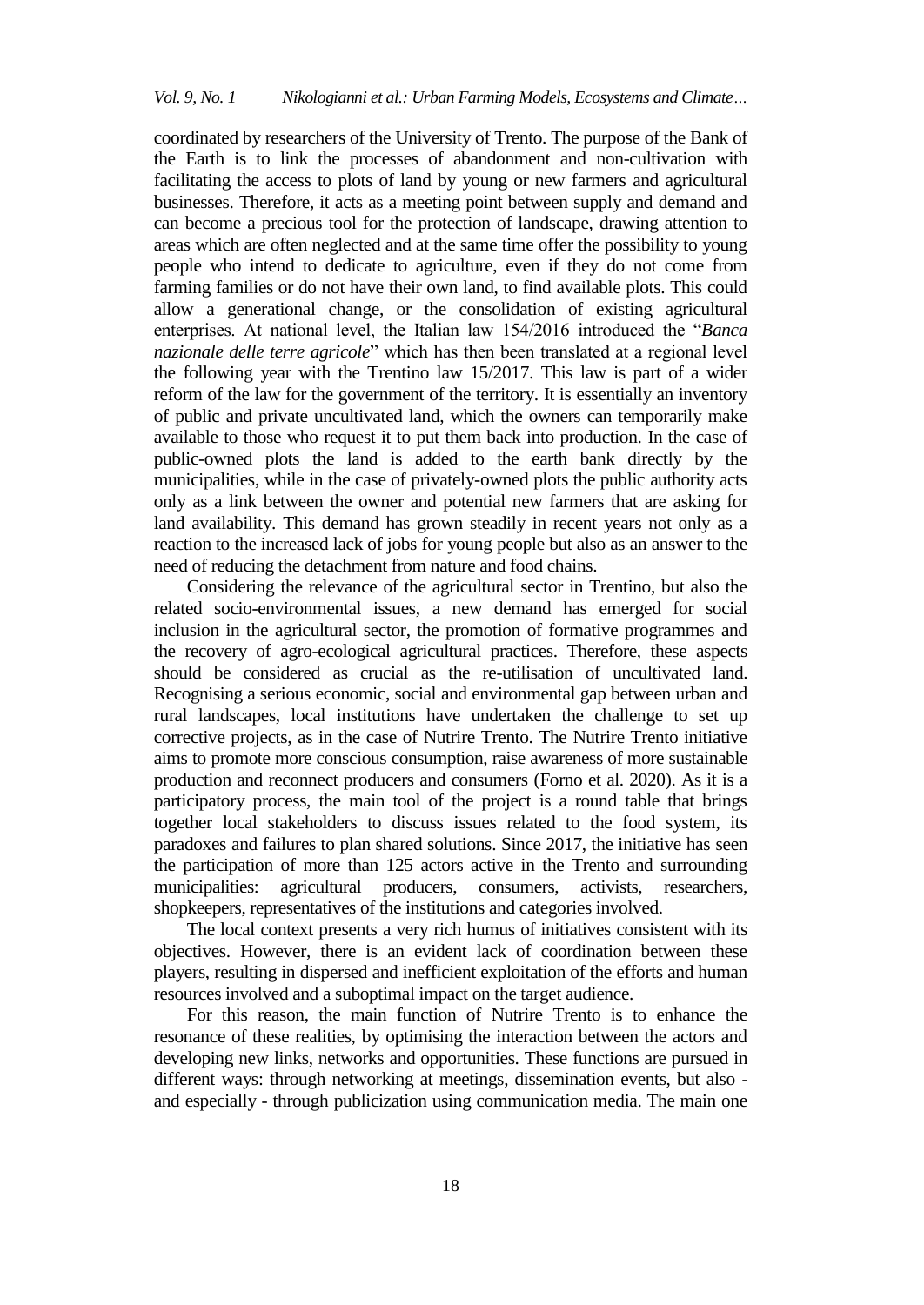### *Athens Journal of Sciences March 2022*

is the digital platform that allows the public to visualise the actors and locations of the Trentino short supply chain.

The COVID-19 pandemic has revealed the need to enrich Nutrire Trento's repertoire of actions by promoting its projects. The changes in consumption habits that occurred during the 2020 spring lockdown have led to the development of many spontaneous innovations that have also spread to the Trentino context. Precisely to monitor and investigate these new ways of buying, selling and consuming, the Nutrire Trento Round Table proposed an experiment that was called Nutrire Trento #Fase2. The goal was to provide support to local farms to sell directly to interested families and enhance the community's interest to buy local agricultural products and have them delivered at home. Besides taking part in weekly orders, participation in the project also involved the completion of three questionnaires, for both families and producers, to study the changes in purchasing patterns that had become a necessity during the lockdown and to investigate the sustainability over time of the proposed production, distribution and purchasing system.

For nine weeks, 68 families and 13 producers took part in the initiative, giving some interesting indications: first of all, a decrease in food waste, linked to better consumption planning. Secondly, a decrease in purchases from supermarkets and discount outlets, balanced by an increase in purchases in small shops, on producers' farms and home delivery. Finally, an increase in the consumption of local and national products and a decrease in the purchase of pre-cooked, pre-packaged and frozen food. The results obtained are very promising and represent an important step to support future enhancements of the initiative in order to involve larger numbers of producers and families. However, the project also encountered several problems and saw a steady decline in the number of users of the service. The questionnaires revealed that this was linked to the shortage of some products and the presence of a minimum order which made purchasing less convenient. To overcome these issues, the producers emphasised the need to plan seasonal production together with consumers.

One of the most important results of the Nutrire Trento #Fase2 project was the creation of a Community Supported Agriculture (CSA), thanks to the synergies among farmers that emerged. The CSA is a model of food production and distribution based on an alliance between consumers and farmers. Indeed, it is a more sophisticated alternative to food networks in Italy (e.g., Solidarity Purchasing Groups) since consumers are asked to commit to and support a group of farmers, both morally and financially. Farmers and consumers agree on the cultivation methods and the production plan by co-designing the whole process. Thus, consumers become partners by sharing the entrepreneurial risk and accepting the possibility of losing agricultural production. At the moment, 13 producers and 32 consumer families are involved in this initiative, but it is constantly expanding. An association has been founded to bring the two sides of the supply chain closer and create a real community bonding. This association acts as a legal entity for the CSA and it is responsible for the organisation of guided events at the producers' farms and other activities aimed at spreading the principles of the CSA, including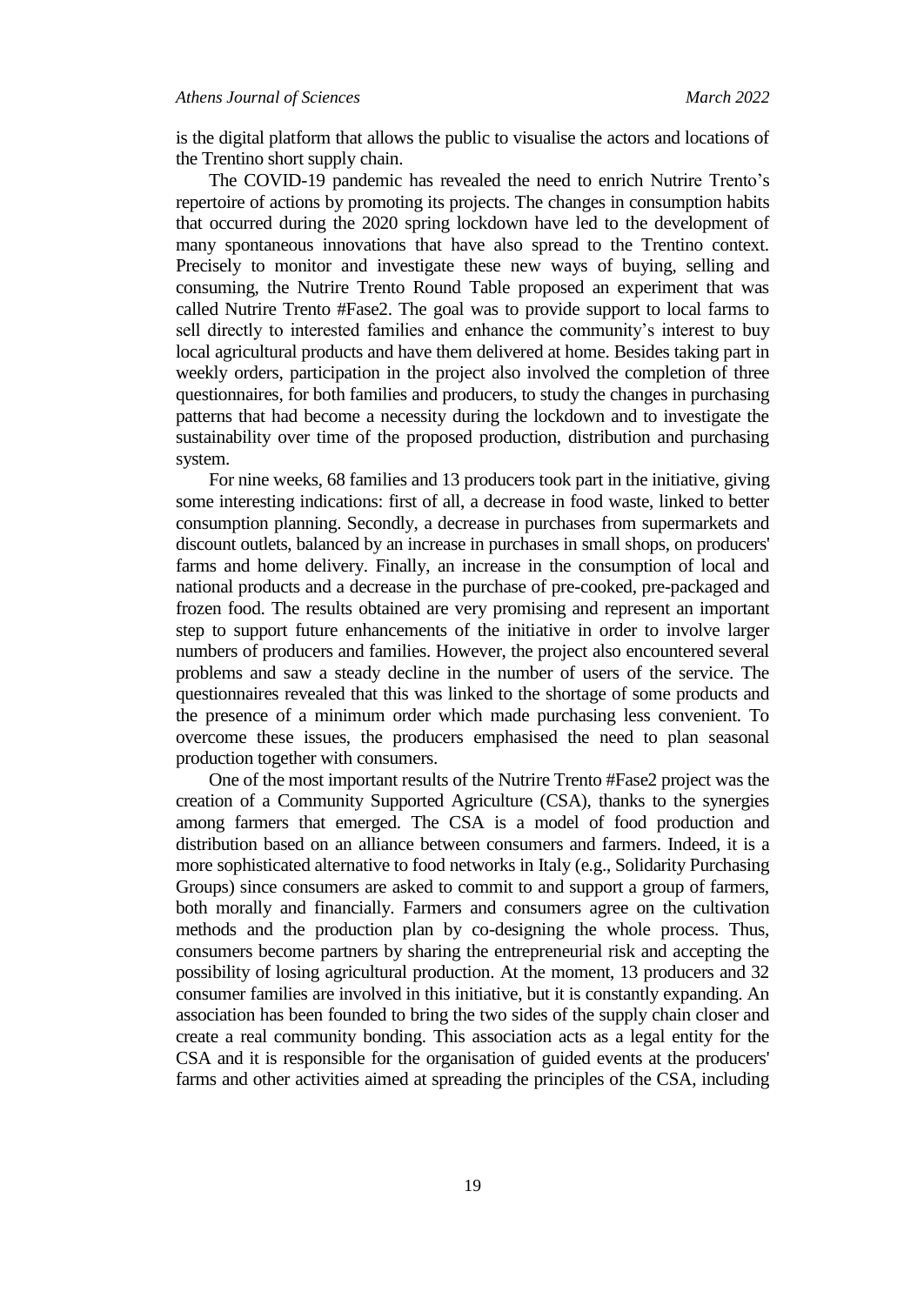educational workshops for children and a dissemination blog with contributions from all members and partners.

## *Growing in the Community - The Case of Birmingham*

The Birmingham model is about developing a growing network in an urban environment that includes, growing, gardens and urban farming. Even though the two previous models have a focus on agriculture and entrepreneurship, the "Growing in the Community" scheme aims to spread awareness and engage with the community through farming. The team behind this model states that creation of physical space nurtures and presents opportunities for the generation of social space in the urban fabric.

Being at the heart of the second biggest city in England, entrepreneurial farming activities are not that easy, however the aim of this model is much more than just food production. The Urban Farming and Growing Network, a case study of the SATURN project, has identified itself as a group providing support to the community by "growing people", using this activity as a mental health support as well as a community bonding. Birmingham's scheme is not just about mitigating carbon in urban farming but enhancing its social benefits. One might wonder why such a scheme is relevant to the scope of this paper and the broader SATURN study, but it is important to mention that cities need a behavioural and systemic change in order to mitigate or adapt to climate change. Following the COVID-19 pandemic, there is an increase in community growing groups and engagement to open spaces (Mead et al. 2021), resulting in further exploration of green and community accessible spaces in cities. The "growing in the community" model is therefore, about mental health as much as food production and even though it does not operate as an entrepreneurial incubator at the moment, is seeking the city's support to expand and explore business opportunities as well as the access to community gardens within close proximity from dwellings.

The Birmingham model operates in several community gardens, farms and allotments across the city addressing the various environmental benefits, the impact these have in urban communities as well as how these can be enhanced through a strong and enjoyable urban farming scheme. Due to their flexible structure, community gardens are considered less strict compared to allotments or farming plots, that require planning permissions and protections (Hardman and Larkham 2014) and therefore they are increasingly used in cities as ways to promote environment, a healthy lifestyle and social cohesion. Especially in a post-COVID-19 world, local food growing can provide both resilience and capacity (Mikadze 2020) in cities and peri-urban areas, demonstrating a different dimension of urban growing in relation to climate resilience.

The work undertaken by the Urban Farming and Growing Network, with the support of the SATURN project, has revealed many hidden beneficiaries and needs in the area of the West Midlands as well as positive outcomes of the community engagement in food growing activities. Similar to what Mousa et al. (2020) explain, the Birmingham model has also identified that the social aspect of a project is very significant during its initial stages, but it also helps in the creation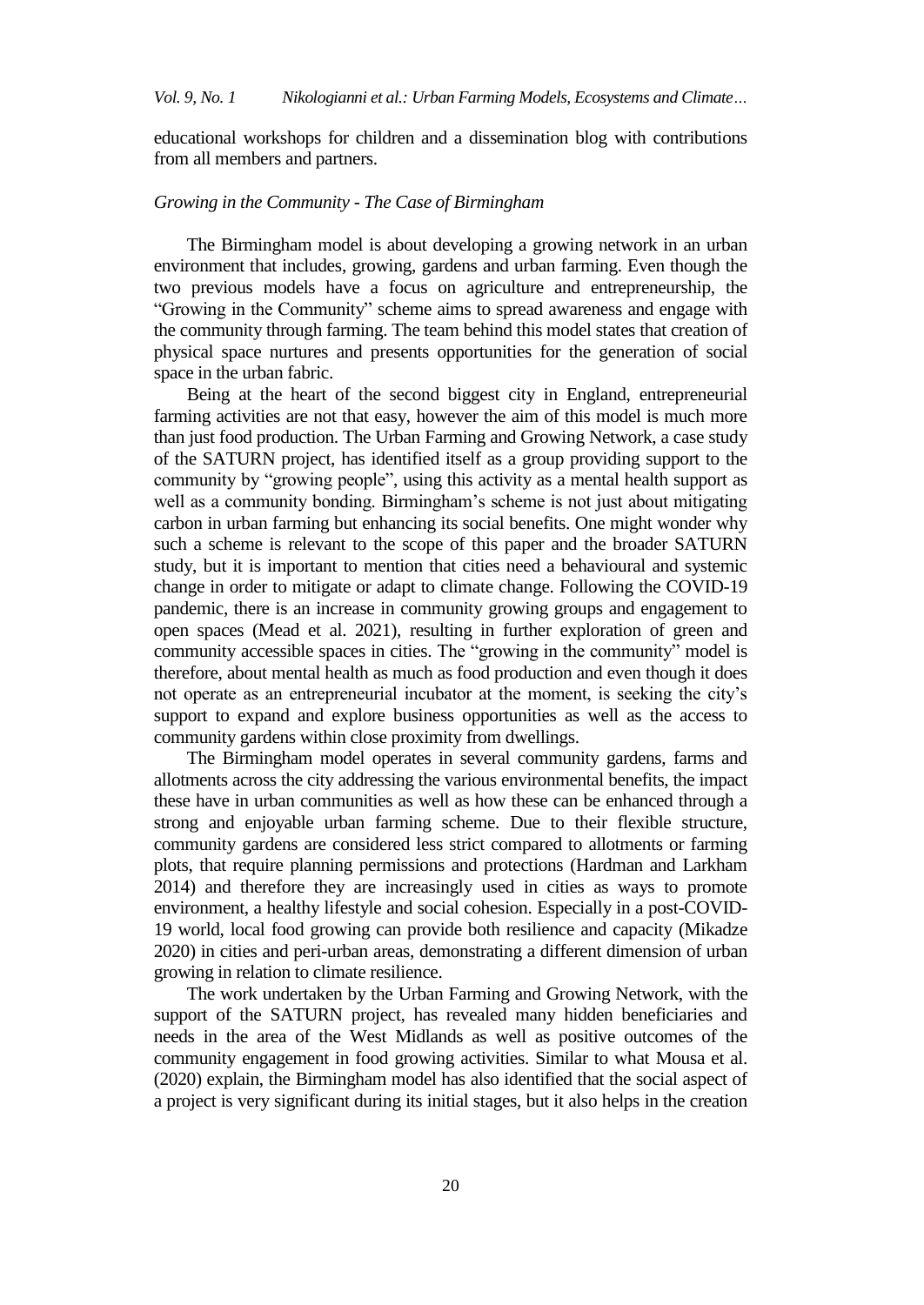of a scheme that people feel they belong to and can be part of. Dealing with the community element together with the environmental challenges, this model revealed routes of collaboration and found ways to engage with local stakeholders they were not able to engage before. A landscape evaluation, a recognition of barriers and challenges in the area have enhanced the motion, and provided evidence demonstrating that a society-driven growing scheme is of real value to dense and urban environments.

The community focused, Birmingham model, comes as a complementary scheme to the more entrepreneurial models of Gothenburg and Trento. Using the dense urban environments of the city of Birmingham and its surroundings, it demonstrates how urban farming and growing can become an activity of contemplation, understanding and valuing of the land, and bring social cohesion to support the climate related acts in the area. It is important to mention that business and entrepreneurial activities are being explored, but the focus is on the way in which growing in cities can mitigate carbon emissions and support a healthier lifestyle while it provides for its citizens.

### **Discussion**

The collaboration between the different European cities and the expertise provided by SATURN have resulted in interesting findings and best practices in relation to urban farming and environmental challenges. The three models presented here are still developing, however they have been tested locally and demonstrated that the idea of growing and farming is possible in urban and periurban environments when a broader framework or system is in place to support it. Exploring agriculture-oriented models (e.g., Gothenburg) the study shows that urban farming is able to partly replace the food production in cities and regions, when a business model is supporting the broader idea and an awareness plan is in place. Having created a model for match-making new "green" entrepreneurs with underutilized farmland in the urban hinterland, Gothenburg city has created a market for smaller more sustainable farms, providing a more environmentally friendly way of farming, while it also supports local production and job creation. Both Gothenburg and Trento are looking into mapping and identifying available urban land, aiming at creating a network of land owners, farmers and local authorities who would all support the progression of small scale commercial crop production in cities and peri-urban areas. Especially for Trento, the goal is to support the creation of an established process to enhance interaction between farmers and citizens. The opportunity of farmers to join alternative food networks employing more sustainable methods will provide a more environmentally friendly urban farming structure while retaining economic benefits.

Whilst embracing the other two models, Birmingham, recognizing its growing population and the need for a healthier city, is creating an innovative model aiming to support mental health, community bonding and provide for a healthier lifestyle through growing food in open spaces and community gardens. The Birmingham model almost works in a therapeutic way, highlighting the significance of nature,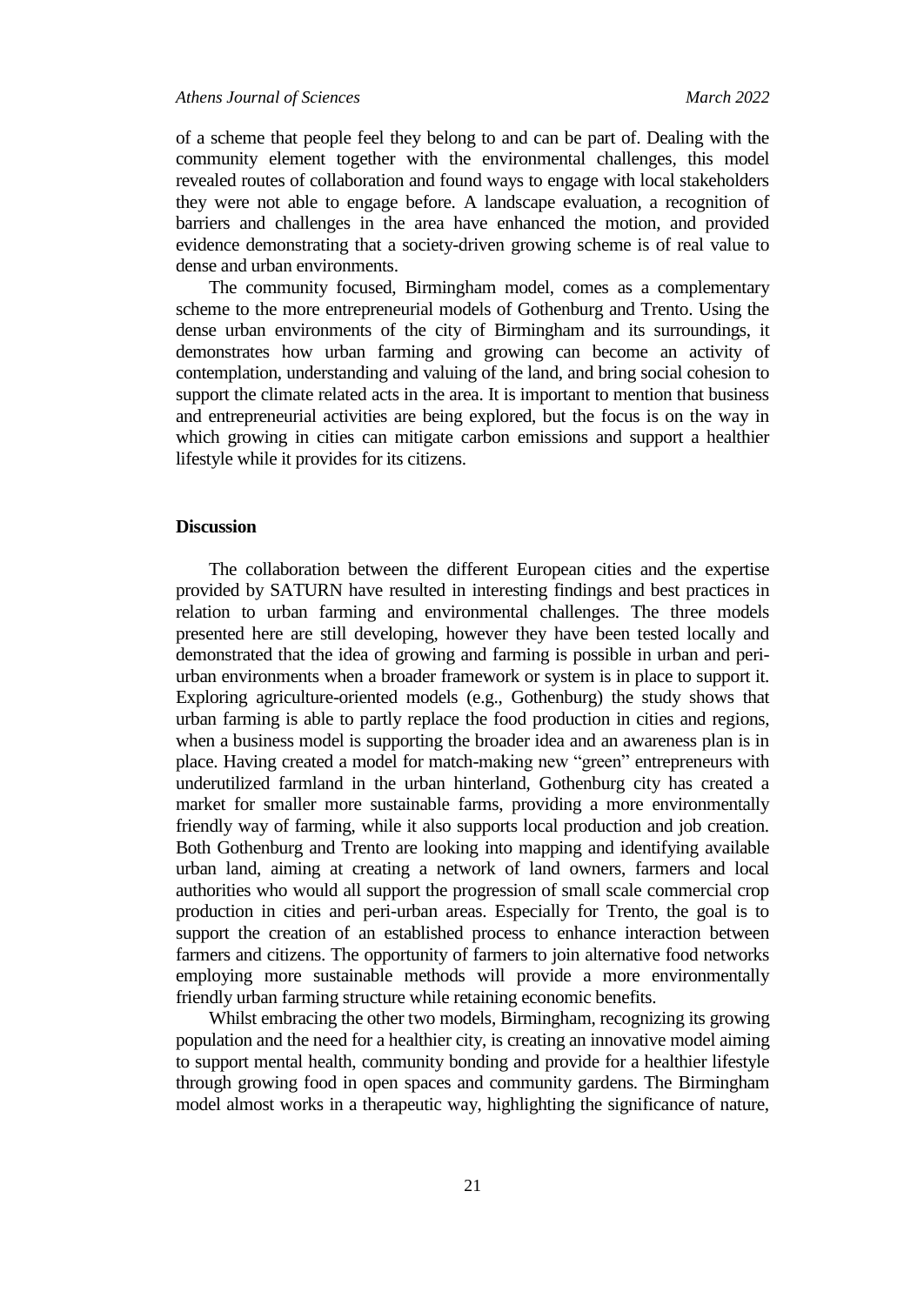food and the benefits of local production in relation to mitigating and adapting to climate change. Using the experience of the established "Social farms and gardens" network as well as other passionate individuals, this model operates with local authorities and other institutions to find ways to establish "urban growing" in the city. One of the key findings is that using the SATURN tools, all models have found ways to engage with local stakeholders and explore further opportunities related to their region. The opportunity to learn about similar models across Europe, understand how these operate and extract best practices has also been greatly beneficial, for all schemes as some needed support in the business development and others needed to enhance their broader scope and introduce sustainable development goals in their framework. Citizen's approach is encouraging to such pioneering models, since they agree that food should be produced in a manner that respects local tradition and "know-how" (87%), and comes from a geographical area that they know (81%) (European Commission 2020b). The short supply chain minimizes transport emissions and usually follows more sustainable patterns in food production and distribution. Overall, urban farming models offer adaptation solutions with regards to climate change either by supporting more sustainable food chains or by spreading awareness in relation to the environmental challenges. The models dealing with social and community cohesion have a major impact on the way in which communities understand climate crisis and how cities can integrate such initiatives.

### **Conclusions**

Food security is one of the most significant challenges we face and it is considered to become worse in the near future. Agriculture and farming play a very important role in food production, however the multiple climate and global challenges are creating several issues in the sector. While we are trying to feed a growing population, we should also aim for more sustainable and environmentallyoriented farming to be able to truly provide a resilient future. This paper identifies ways in which urban farming can support food production either by creating innovative green models or by adapting to climate challenges with the support of the whole community.

The three models presented above have provided initial findings on methods, policies and training required for farming to be successful in cities and peri-urban areas, however the broader SATURN project seeks to test such initiatives in more cities and countries across the globe, aiming to result to a coherent framework that will allow the creation of viable farming models on a smaller scale. The breakthrough in this study comes when one realises that urban farming and growing does not need to compete with large agricultural land or intensive agriculture, but to find its niche and unique market within the city/region of each area. With the support of Gothenburg, Trento and Birmingham cities, the SATURN project has identified methodologies where growing food in dense environments can be beneficial for the region; regeneration of the land, increase local produce, provide sustainable locally-grown food and minimize the  $CO<sub>2</sub>$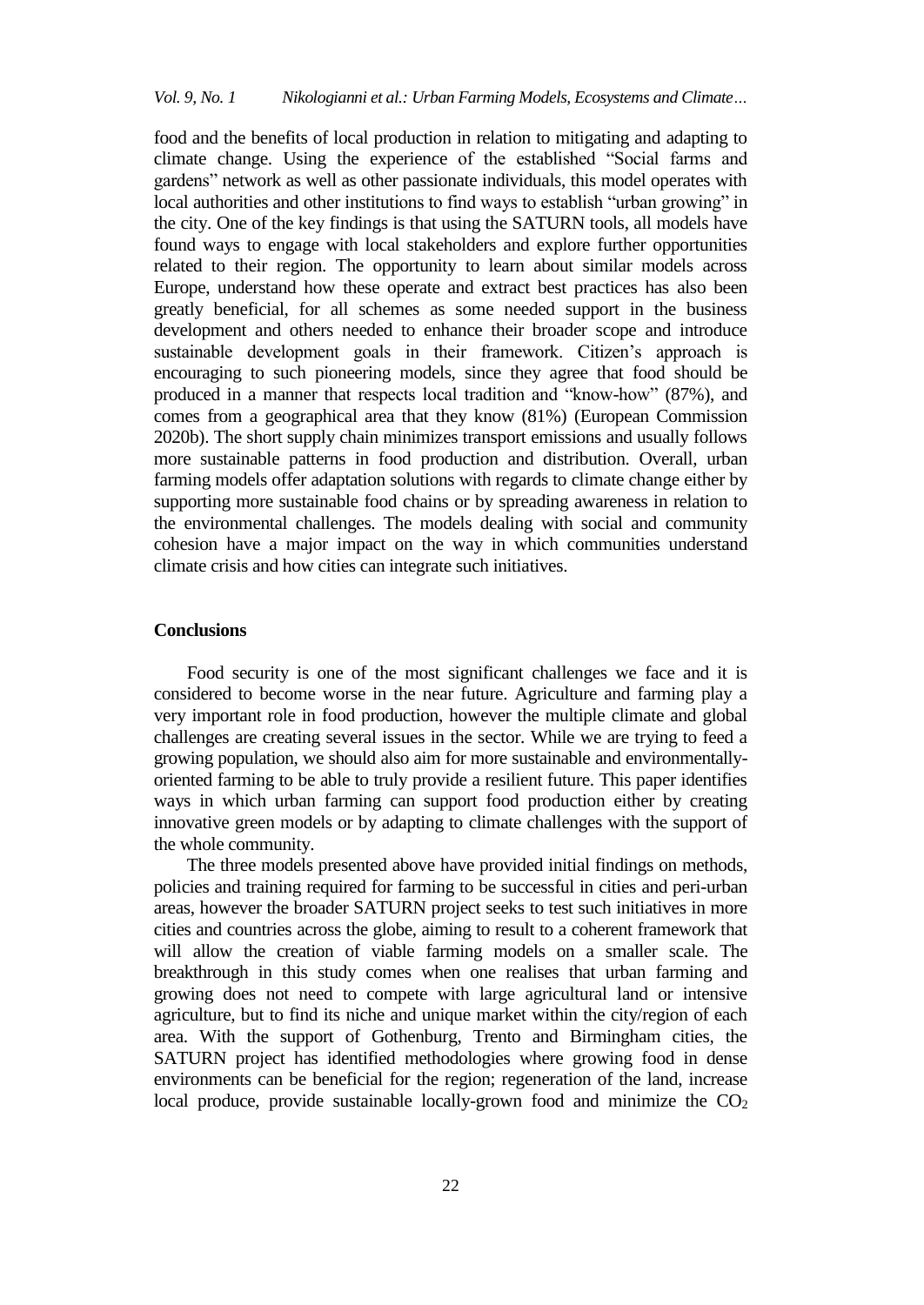### *Athens Journal of Sciences March 2022*

emissions generated by transport. It is also a great way to engage with the wider community and spread awareness on the environmental benefits of a healthier city.

The exchange of knowledge between the three models has attracted further interest from cities in Slovenia, Greece, Spain, Italy, Sweden, Norway and New Zealand looking to test and engage further with the tools developed by SATURN. It is significant to state that while SATURN's goal is to provide the broader framework and the training for the cities to develop similar models, each area has its own policies and geomorphology and therefore the models will need to be adapted to each specific location and farming needs. This new concept of urban farming breaks from its traditional definition, aiming to support adaptation and mitigation activities that have been established in each region, while at the same time it supports the businesses, economy and mental health of the community.

#### **Acknowledgments**

This research has received co-funding support by EIT CLIMATE-KIC. The funders had no role in the collection, analyses, or interpretation of data; in the writing of the manuscript; or in the decision to publish the results.

The authors want to thank EIT Climate-KIC, which has supported this research throughout, as well as all the stakeholders and case study participants in the UK, Italy, and Sweden.

#### **References**

- Bocchi S (2020) Agroecology: relocalizing agriculture accordingly to places. In *Bioregional Planning and Design*, volume II, 81–99. Springer.
- Consortium S (2019) *SATURN conference, workshop, exhibition*. K Moore, A Nikologianni. Birmingham, UK: Birmingham City University.
- European Commission (2020a) *A farm to fork strategy for a fair, healthy and environmentally-friendly food system*. Brussels: European Commission.
- European Commission (2020b) *The Eurobarometer survey*. Retrieved from: https://ec.eu ropa.eu/info/food-farming-fisheries/key-policies/common-agricultural-policy/capglance/eurobarometer\_en. [Accessed 6 August 2021]
- Forno F, Maurano S, Vittori F (2020) Costruire processi partecipativi attorno al cibo: Le esperienze di Bergamo e Trento. (Building participatory processes around food: The experiences of Bergamo and Trento). In E Dansero, D Marino, G Mazzocchi, Y Nicolarea (eds.), *Lo Spazio delle Politiche Locali del Cibo: Temi, Esperienze e Prospettive*.
- Grimm NB, Foster D, Groffman P, Grove JM, Hopkinson CS, Nadelhoffer KJ, et al. (2008) The changing landscape: ecosystem responses to urbanization and pollution across climatic and societal gradients. *Frontiers in Ecology and the Environment* 6(5): 264– 272.
- Hardman M, Larkham PJ (2014) *Informal urban agriculture*. Springer.
- IPCC (2018) *Global warming of 1.5<sup>o</sup>C*. An IPCC Special Report Edited by V Masson-Delmotte, P Zhai, H-O Pörtner, D Roberts, J Skea, PR Shukla, et al. UN.